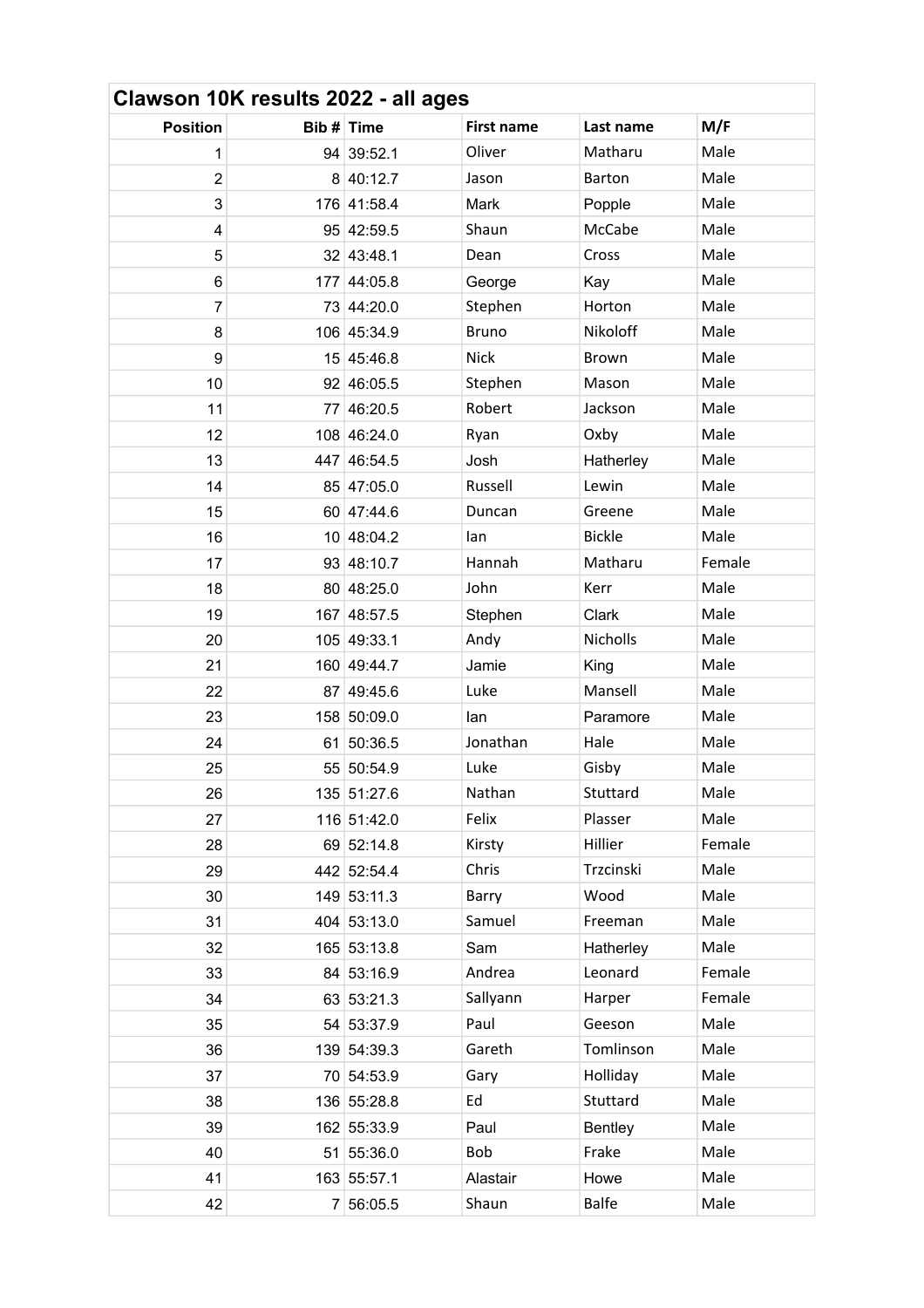| 43 |     | 169 56:14.7    | Alun              | Harcombe       | Male   |
|----|-----|----------------|-------------------|----------------|--------|
| 44 |     | 124 56:33.8    | Kathryn           | Robinson       | Female |
| 45 |     | 74 56:45.5     | John              | Houghton       | Male   |
| 46 |     | 166 57:04.0    | Julia             | Barham         | Female |
| 47 |     | 28 57:11.5     | Michael           | Cooke          | Male   |
| 48 |     | 78 57:36.9     | Annabel           | Jackson prow   | Female |
| 49 |     | 53 57:47.3     | Sean              | Fry            | Male   |
| 50 |     | 117 58:03.9    | Hannah            | Pole           | Female |
| 51 |     | 152 58:04.6    | Karina            | Young          | Female |
| 52 |     | 88 58:05.6     | Vaira             | Manuela        | Female |
| 53 |     | 435 58:06.5    | Mark              | Sadler         | Male   |
| 54 |     | 408 58:10.3    | Benjamin          | Freeman        | Male   |
| 55 |     | 33 58:12.3     | Natasha           | Crouch         | Female |
| 56 |     | 41 58:24.7     | Mick              | Durkin         | Male   |
| 57 |     | 30 58:30.4     | Vicki             | Cotton         | Female |
| 58 |     | 420 58:42.2    | Simon             | Haydock        | Male   |
| 59 |     | 67 58:54.0     | Matthew           | Hearn          | Male   |
| 60 |     | 448 58:57.5    | Fred              | Daynes         | Male   |
| 61 |     | 446 58:58.2    | Stan              | Scott          | Male   |
| 62 |     | 422 59:05.3    | Nigel             | Hillier        | Male   |
| 63 |     | 118 59:27.1    | Monique           | Raaijmakers    | Female |
| 64 |     | 26 59:30.9     | Rebecca           | Chandler       | Female |
| 65 |     | 113 59:35.2    | Daniel            | Pickup         | Male   |
| 66 |     | 414 59:35.7    | Alan              | Davidson       | Male   |
| 67 |     | 143 59:42.1    | Caroline          | Walters        | Female |
| 68 | 37  | 1:00:17 Claire |                   | Dennison       | Female |
| 69 | 82  | 1:00:52 Tom    |                   | Kingston       | Male   |
| 70 | 134 | $1:01:21$ Kim  |                   | Stratford      | Female |
| 71 | 49  | 1:01:46 Debra  |                   | Fearnshaw      | Female |
| 72 | 34  | $1:01:49$ Joe  |                   | Darling        | Male   |
| 73 | 81  |                | 1:01:59 Andrew    | King           | Male   |
| 74 | 155 | 1:02:10 Lucy   |                   | McRobert       | Female |
| 75 | 25  | 1:02:48 Louise |                   | Caskey         | Female |
| 76 | 137 | 1:02:57 Laura  |                   | Suschitzky     | Female |
| 77 | 109 | $1:03:08$ Lisa |                   | Pask           | Female |
| 78 | 416 | 1:03:27 Keith  |                   | Dennison       | Male   |
| 79 | 153 | 1:04:05 Clare  |                   | Marlow         | Female |
| 80 | 23  | 1:04:08 Mark   |                   | <b>Bushell</b> | Male   |
| 81 | 56  |                | $1:04:12$ Matthew | Gisby          | Male   |
| 82 | 434 | 1:04:19 Mark   |                   | Rose           | Male   |
| 83 | 66  | 1:04:27 Rose   |                   | Haydock        | Female |
| 84 | 115 |                | 1:04:40 Jonathan  | Pilsworth      | Male   |
| 85 | 83  | 1:04:44 Sarah  |                   | Kyle-Ferguson  | Female |
| 86 | 58  | 1:04:46 Dan    |                   | Gooding        | Male   |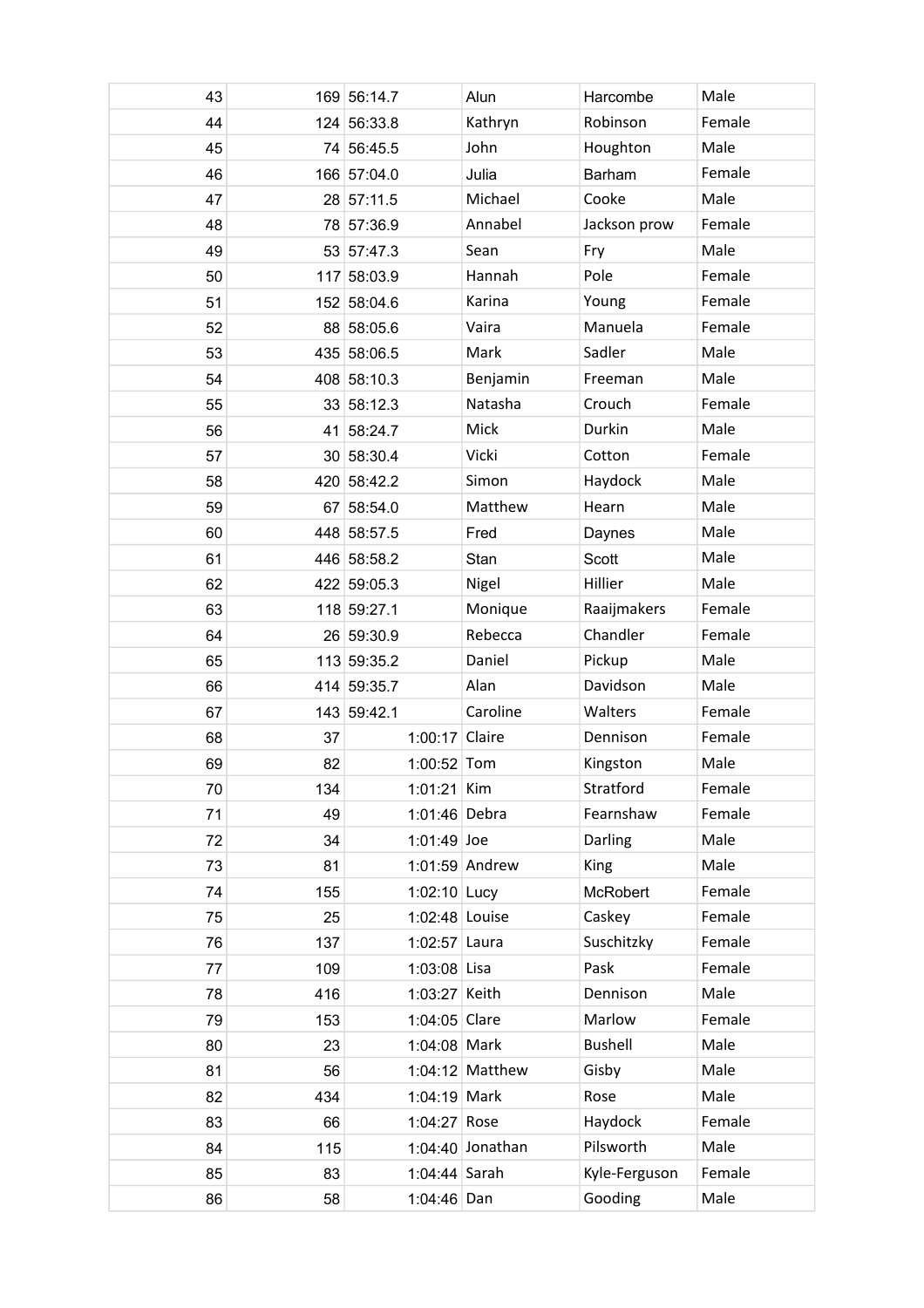| 87  | 449            |                    | 1:05:04 Reuben     | Marsh                  | Male   |
|-----|----------------|--------------------|--------------------|------------------------|--------|
| 88  | 418            | 1:05:15 Steve      |                    | Ebbage                 | Male   |
| 89  | 170            | $1:05:18$ Jenny    |                    | Daynes                 | Female |
| 90  | 57             | $1:05:27$ Lorna    |                    | Goodacre               | Female |
| 91  | 147            |                    | 1:05:49 Thomas     | Wilkinson              | Male   |
| 92  | 50             | 1:06:06 Mark       |                    | Flanaghan              | Male   |
| 93  | 433            | 1:06:09 Peter      |                    | Rolinson               | Male   |
| 94  | 104            |                    | 1:06:12 Richard    | Newton                 | Male   |
| 95  | 44             |                    | 1:06:23 Andrzej    | <b>DZIEMIAKO</b>       | Male   |
| 96  | 426            | 1:06:37 Archie     |                    | Miles                  | Male   |
| 97  | 121            | 1:07:58 Joanne     |                    | Rhodes                 | Female |
| 98  | 417            | $1:07:59$ chris    |                    | dunn                   | Male   |
| 99  | 68             | 1:08:09 Heledd     |                    | Heywood                | Female |
| 100 | 431            | 1:08:11 Clifford   |                    | Robinson               | Male   |
| 101 | 173            | 1:08:13 Adam       |                    | Smith                  | Male   |
| 102 | 120            |                    | $1:08:15$ Angharad | Rees                   | Female |
| 103 | $6\phantom{1}$ | 1:08:23 Seona      |                    | <b>Baillie</b>         | Female |
| 104 | 407            | 1:08:25 Ellie      |                    | Brown                  | Female |
| 105 | 19             | 1:08:33 Fiona      |                    | Brown                  | Female |
| 106 | 100            |                    | $1:08:33$ Kathryn  | Mitchell               | Female |
| 107 | 38             |                    | 1:08:51 Natasha    | Donger                 | Female |
| 108 | 24             | 1:08:51 Jules      |                    | Carrington             | Female |
| 109 | 86             | $1:08:52$ Essi     |                    | Linderborg-Good Female |        |
| 110 | 62             | 1:08:54 Hayley     |                    | Halliday               | Female |
| 111 | 119            | 1:09:10 David      |                    | Redgate                | Male   |
| 112 | 31             | 1:09:17 Fleur      |                    | Cox                    | Female |
| 113 | 450            | 1:09:37 Simon      |                    | Popple                 | Male   |
| 114 | 427            | $1:09:38$ alistair |                    | moreland               | Male   |
| 115 | 4              | $1:10:20$ Jasjit   |                    | Atwal                  | Female |
| 116 | 14             | 1:10:21 Maria      |                    | <b>Brambles</b>        | Female |
| 117 | 5              | 1:10:23 Gurprit    |                    | Atwal                  | Male   |
| 118 | 76             | 1:10:26 Jenny      |                    | Hurst                  | Female |
| 119 | 421            | 1:10:27 Ann        |                    | Hillier                | Female |
| 120 | 440            | 1:10:52 David      |                    | Taylor                 | Male   |
| 121 | 171            | $1:11:18$ Sharon   |                    | Jadison                | Female |
| 122 | 101            | 1:11:19 Bridie     |                    | Munton                 | Female |
| 123 | 175            | 1:11:21 Amy        |                    | Matharu                | Female |
| 124 | 97             |                    | $1:11:27$ Kathryn  | Melton                 | Female |
| 125 | 36             | 1:11:46 Lisa       |                    | Daxner                 | Female |
| 126 | 96             | 1:13:00 Nicola     |                    | Mcgonigle              | Female |
| 127 | 413            | 1:13:02 Alison     |                    | Cunningham-hill Female |        |
| 128 | 11             |                    | 1:13:21 Gemma      | <b>Bircher</b>         | Female |
| 129 | 441            |                    | 1:14:21 Annette    | Taylor                 | Female |
| 130 | 430            | 1:14:29 Peter      |                    | Ramsey                 | Male   |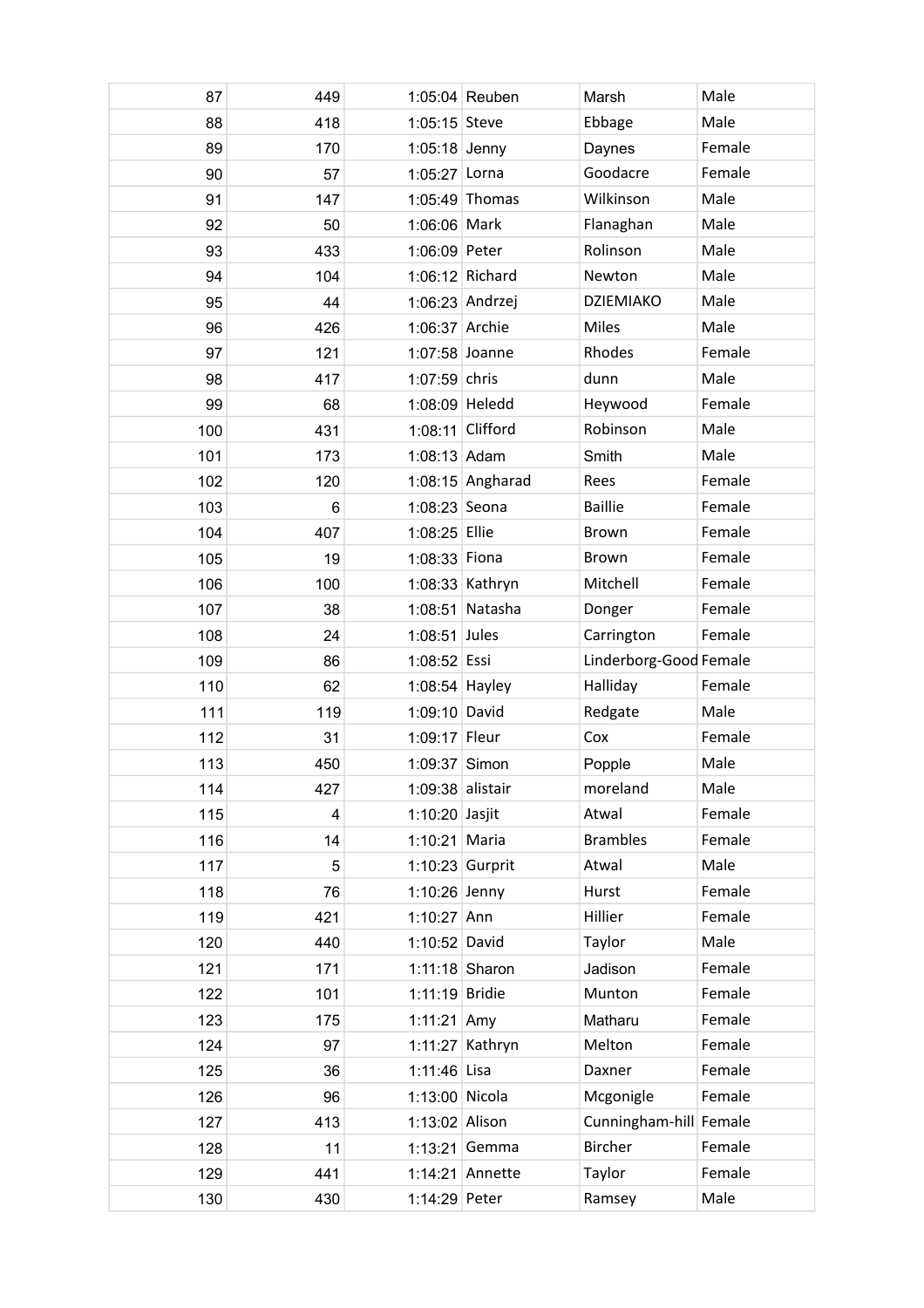| 131 | 174            |                   | 1:14:42 Kathryn   | Pearce           | Female |
|-----|----------------|-------------------|-------------------|------------------|--------|
| 132 | 168            | 1:14:43 Gary      |                   | Sharlott         | Male   |
| 133 | 151            | 1:14:47 Angela    |                   | Wright           | Female |
| 134 | 42             | $1:15:11$ Ben     |                   | Dyer             | Male   |
| 135 | 112            | $1:15:12$ Jinty   |                   | Perkins          | Female |
| 136 | 129            | 1:15:20 Sarah     |                   | Smith            | Female |
| 137 | 18             | $1:16:11$ Paul    |                   | Brown            | Male   |
| 138 | 164            | $1:16:25$ Carol   |                   | Pike             | Female |
| 139 | 45             | 1:16:25 Sheila    |                   | Emery            | Female |
| 140 | 148            | 1:16:26 Claire    |                   | Wood             | Female |
| 141 | 12             |                   | 1:16:33 Amanda    | Bishop           | Female |
| 142 | 150            | 1:16:47 Lucy      |                   | Worthington      | Female |
| 143 | 429            |                   | 1:17:16 ANDREW    | <b>POTTER</b>    | Male   |
| 144 | 29             |                   | 1:17:33 Catherine | Cooper           | Female |
| 145 | 43             | 1:17:55 Andrea    |                   | <b>DZIEMIAKO</b> | Female |
| 146 | 443            | 1:18:08 Julie     |                   | Walton           | Female |
| 147 | 52             | 1:18:52 Sadie     |                   | Freeman          | Female |
| 148 | 142            |                   | 1:18:52 RACHEL    | VARELA           | Female |
| 149 | 402            |                   | 1:19:51 Alexandra | Peberdy          | Female |
| 150 | 406            | 1:19:54 Eva       |                   | Peberdy          | Female |
| 151 | 111            |                   | 1:19:55 Richard   | Peberdy          | Male   |
| 152 | 27             | 1:20:14 Kelly     |                   | chapman          | Female |
| 153 | 428            | $1:20:16$ lan     |                   | Nicholson        | Male   |
| 154 | 48             | 1:20:21 Alison    |                   | Fazzani          | Female |
| 155 | 401            | 1:20:37 Ella      |                   | Suschitzky       | Female |
| 156 | 403            | $1:20:38$ Gina    |                   | Scott            | Female |
| 157 | 126            |                   | 1:20:43 Kristian  | Scott            | Male   |
| 158 | 130            | 1:20:46 Laura     |                   | Smith            | Female |
| 159 | 47             | 1:20:47 Marie     |                   | Fardell          | Female |
| 160 | 13             |                   | 1:20:55 Katherine | <b>Blades</b>    | Female |
| 161 | 439            | 1:21:09 Martin    |                   | Stuttard         | Male   |
| 162 | 64             | $1:21:15$ Jessica |                   | Harrison         | Female |
| 163 | 154            | $1:21:27$ Leigh   |                   | <b>Pick</b>      | Female |
| 164 | 65             | 1:21:28 Katie     |                   | Hateley          | Female |
| 165 | 144            | 1:21:37 Colin     |                   | Warren           | Male   |
| 166 | 123            | 1:23:05 Kerry     |                   | Robinson         | Female |
| 167 | 72             | 1:23:19 Dodie     |                   | Honisett         | Female |
| 168 | 127            | $1:23:21$ Jason   |                   | Sharman          | Male   |
| 169 | $\overline{2}$ | 1:23:36 Chloe     |                   | Artis            | Female |
| 170 | 107            |                   | 1:24:25 JONATHAN  | <b>OGDEN</b>     | Male   |
| 171 | 400            |                   | 1:24:29 Maxym     | Brownlow         | Male   |
| 172 | 438            | $1:24:41$ Jancy   |                   | Stuttard         | Female |
| 173 | 22             | $1:24:42$ Scott   |                   | Brownlow         | Male   |
| 174 | 425            | 1:24:52 Lizzie    |                   | Metcalfe         | Female |